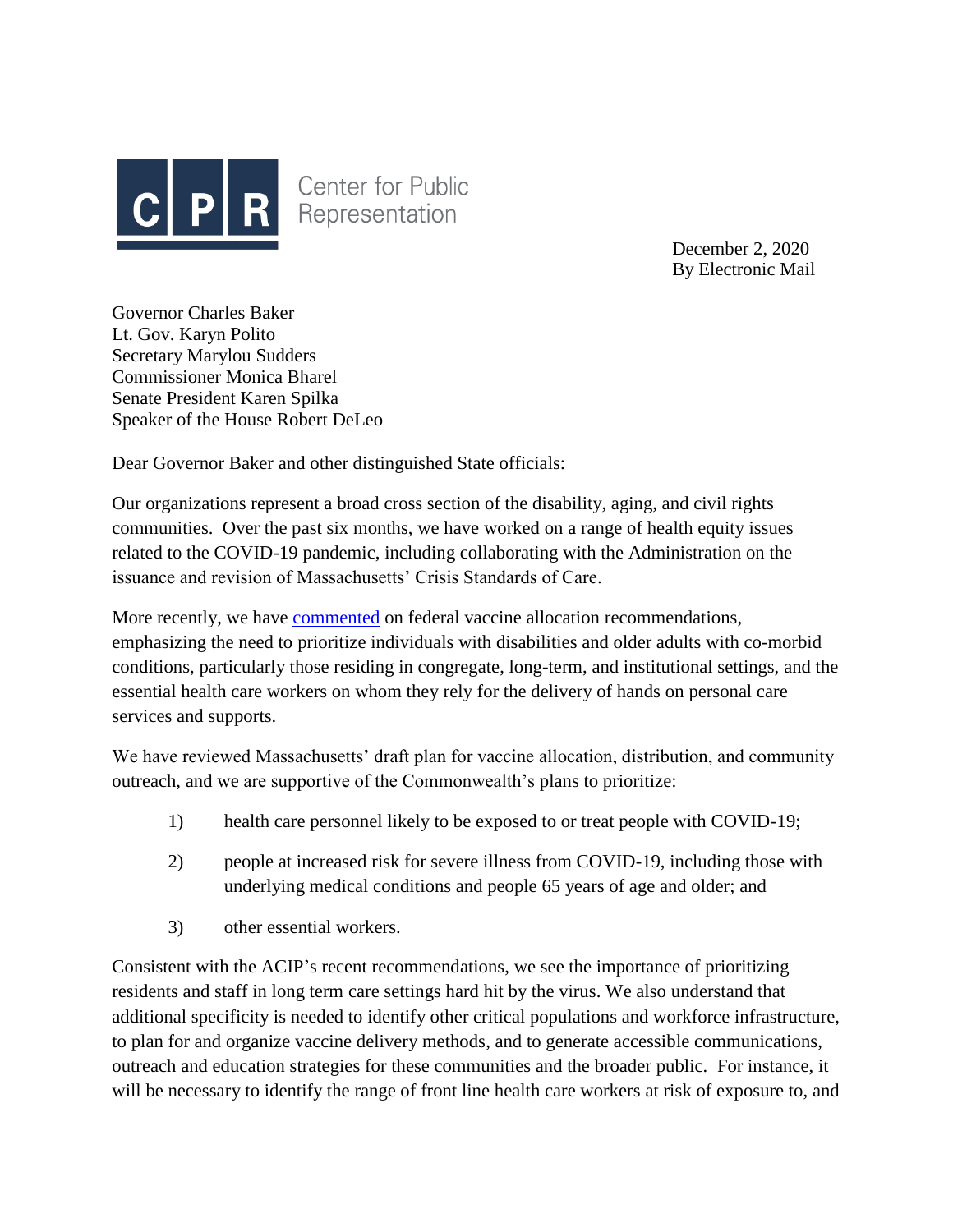likely to further transmit, the virus, and to establish a broad and equitable definition of essential workers, keeping in mind that these employees often come from communities of color heavily impacted by COVID-19.

As organizations that include and represent individuals with disabilities, older adults, and others at higher risk of death from the virus,<sup>1</sup> we urge you to partner with us and to include our constituencies in these critical decisions over the coming days and weeks.

We bring considerable expertise in aging, civil rights, and disability systems, as well as knowledge of reasonable accommodations and accessible service delivery. We are familiar with the congregate, long-term and institutional care settings where our constituents reside, and the unique barriers they and their families have faced in combatting the virus, including their reliance on essential health care workers like Personal Care Attendants (PCAs), Home Health Aides, and Direct Support Professionals (DSPs) to deliver hands-on assistance and supports. Our networks can assist with effective communication strategies, while providing the credibility that comes with deep connections to affected communities.

We understand the Governor's State Vaccine Advisory Group is expected to meet again this week to review federal guidance from the CDC's Advisory Committee on Immunization Practices (ACIP) and to make further revisions to the Massachusetts Plan. As part of those deliberations, and given reports that the Commonwealth will have access to more vaccine doses than previously anticipated,<sup>2</sup> we urge the Administration and DPH to take the following next steps during phase one of vaccine allocation:

1) make express reference to including individuals with disabilities, and particularly those with mental illness, intellectual and developmental disabilities, autism, and other serious comorbid conditions, among the populations at increased risk for severe illness and death from COVID-19;

 $\overline{\phantom{a}}$ <sup>1</sup> Several recent studies have identified heightened risk of death from COVID-19 infection in specific populations, including individuals with intellectual and developmental disabilities, and those with serious mental illness. *See, e.g.,* [Risk Factors for COVID-19 Mortality among Privately Insured Patients -](https://s3.amazonaws.com/media2.fairhealth.org/whitepaper/asset/Risk%20Factors%20for%20COVID-19%20Mortality%20among%20Privately%20Insured%20Patients%20-%20A%20Claims%20Data%20Analysis%20-%20A%20FAIR%20Health%20White%20Paper.pdf) A Claims Data Analysis - [A FAIR Health White Paper.pdf,](https://s3.amazonaws.com/media2.fairhealth.org/whitepaper/asset/Risk%20Factors%20for%20COVID-19%20Mortality%20among%20Privately%20Insured%20Patients%20-%20A%20Claims%20Data%20Analysis%20-%20A%20FAIR%20Health%20White%20Paper.pdf) in Collaboration with the West Health Institute and Marty Makary, MD, MPH, November 11, 2020; [Intellectual and developmental disability and](https://www.sciencedirect.com/science/article/abs/pii/S1936657420300674?via%3Dihub)  [COVID-19 case-fatality trends: TriNetX analysis -](https://www.sciencedirect.com/science/article/abs/pii/S1936657420300674?via%3Dihub) ScienceDirect, Margaret A. Turk, MD, Scott D. Landes, PhD, Margaret K. Formica, MSPH, PhD, Katherine D. Goss, MPH, Disability and Health Journal, July 2020; [Increased risk of COVID‐19 infection and mortality in people with mental disorders:](https://onlinelibrary.wiley.com/doi/10.1002/wps.20806)  [analysis from electronic health records in the United States,](https://onlinelibrary.wiley.com/doi/10.1002/wps.20806) QuanQui Wang, Rong Xu, and Nora D. Volkow, World Psychology, October 7, 2020.

<sup>2</sup> *'Time is of the essence here': High-risk groups await state vaccine plan,* Boston Globe, Robert Weisman and Deanna Pan, December 1, 2020, available at

[https://www.bostonglobe.com/2020/12/01/metro/time-is-essence-here-high-risk-groups-await-state](https://www.bostonglobe.com/2020/12/01/metro/time-is-essence-here-high-risk-groups-await-state-vaccine-plan/?s_campaign=breakingnews:newsletter)[vaccine-plan/?s\\_campaign=breakingnews:newsletter](https://www.bostonglobe.com/2020/12/01/metro/time-is-essence-here-high-risk-groups-await-state-vaccine-plan/?s_campaign=breakingnews:newsletter)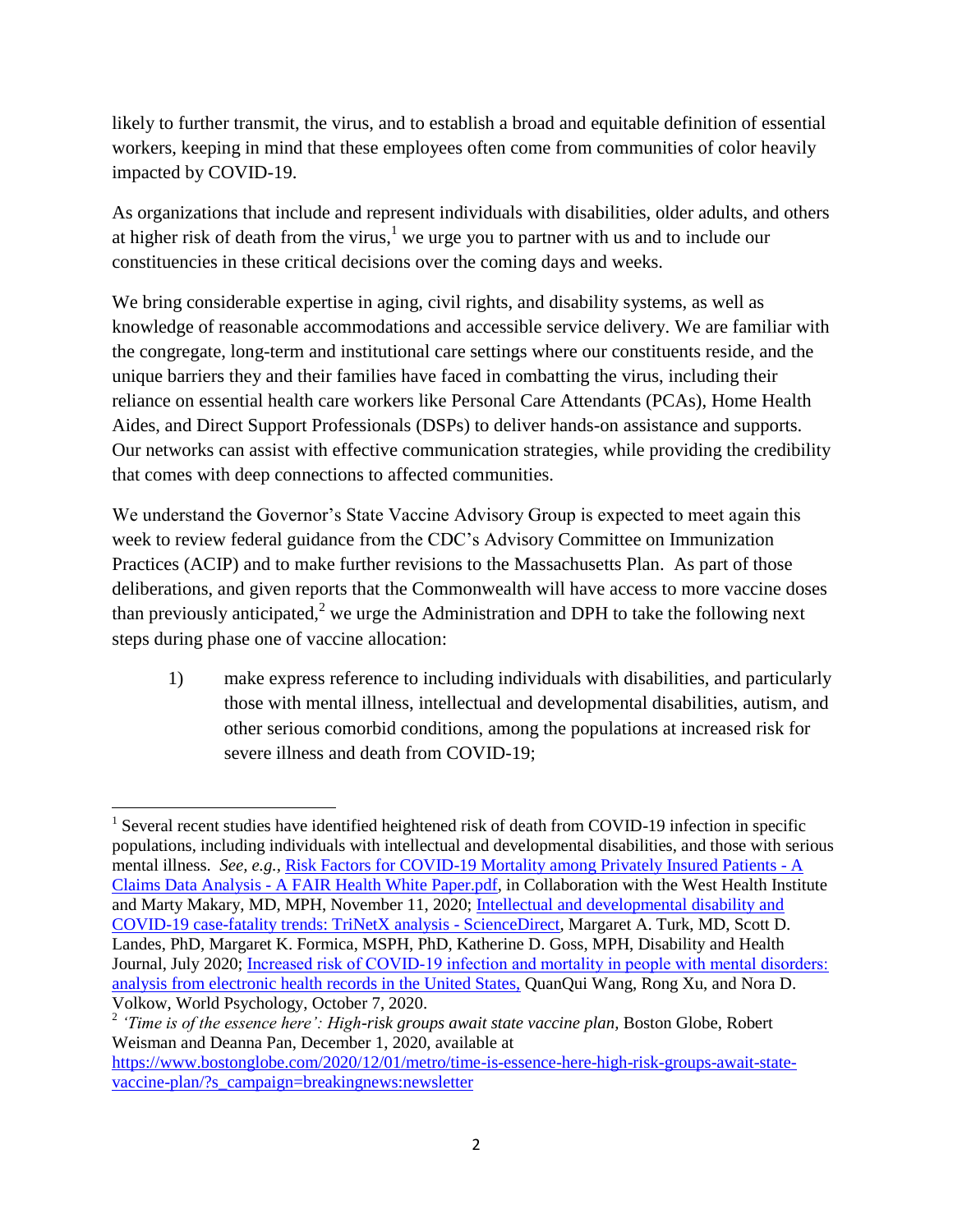- 2) use distribution models that prioritize people in settings that increase risk including elderly/disabled housing, congregate group homes, institutions, long term care, and carceral settings where we have already seen heightened risk of transmission and death from COVID-19;
- 3) include PCAs, DSPs, and other providers of home and community-based services among the critical workforce infrastructure – either in their roles as health care professionals facing exposure to the virus, or as essential workers whose own health is critical to protecting communities who cannot social distance because of disability or the settings in which they reside;
- 4) to the greatest extent possible, prioritize communities that are hardest hit by the virus, as reflected in the incidence of COVID-19 and COVID-19 related deaths; and
- 5) ensure accessible communications about the vaccine, its availability, and delivery methods.

Thank you in advance for your consideration, and for your long–standing commitment to Massachusetts' most vulnerable residents. Our coalition can be reach by contacting Kathryn Rucker at [krucker@cpr-ma.org](mailto:krucker@cpr-ma.org) or (617) 821-7496.

Kathryn L. Rucker Cathy E. Costanzo Steven J. Schwartz Center for Public Representation 22 Green Street Northampton, MA 01060 [krucker@cpr-ma.org](mailto:krucker@cpr-ma.org) [ccostanzo@cpr-ma.org](mailto:ccostanzo@cpr-ma.org) [sschwartz@cpr-ma.org](mailto:sschwartz@cpr-ma.org)

Marlene Sallo Rick Glassman Linda Landry Hillary Dunn Disability Law Center 11 Beacon Street, Suite 925 Boston, MA 02108 [llandry@dlc-ma.org](mailto:llandry@dlc-ma.org) [rglassman@dlc-ma.org](mailto:rglassman@dlc-ma.org) [hdunn@dlc-ma.org](mailto:hdunn@dlc-ma.org)

Sincerely,

Leo Sarkissian Maura Sullivan The Arc of Massachusetts 217 South Street Waltham, MA 02453 [sarkissian@arcmass.org](mailto:sarkissian@arcmass.org) [Sullivan@arcmass.org](mailto:Sullivan@arcmass.org)

Colin Killick Disability Policy Consortium 11 Dartmouth St #301 Malden, MA 02148 [ckillick@dpcma.org](mailto:ckillick@dpcma.org)

Danna Mauch Massachusetts Association for Mental Health 50 Federal Street Boston, MA 02110 [dannamauch@mamh.org](mailto:dannamauch@mamh.org)